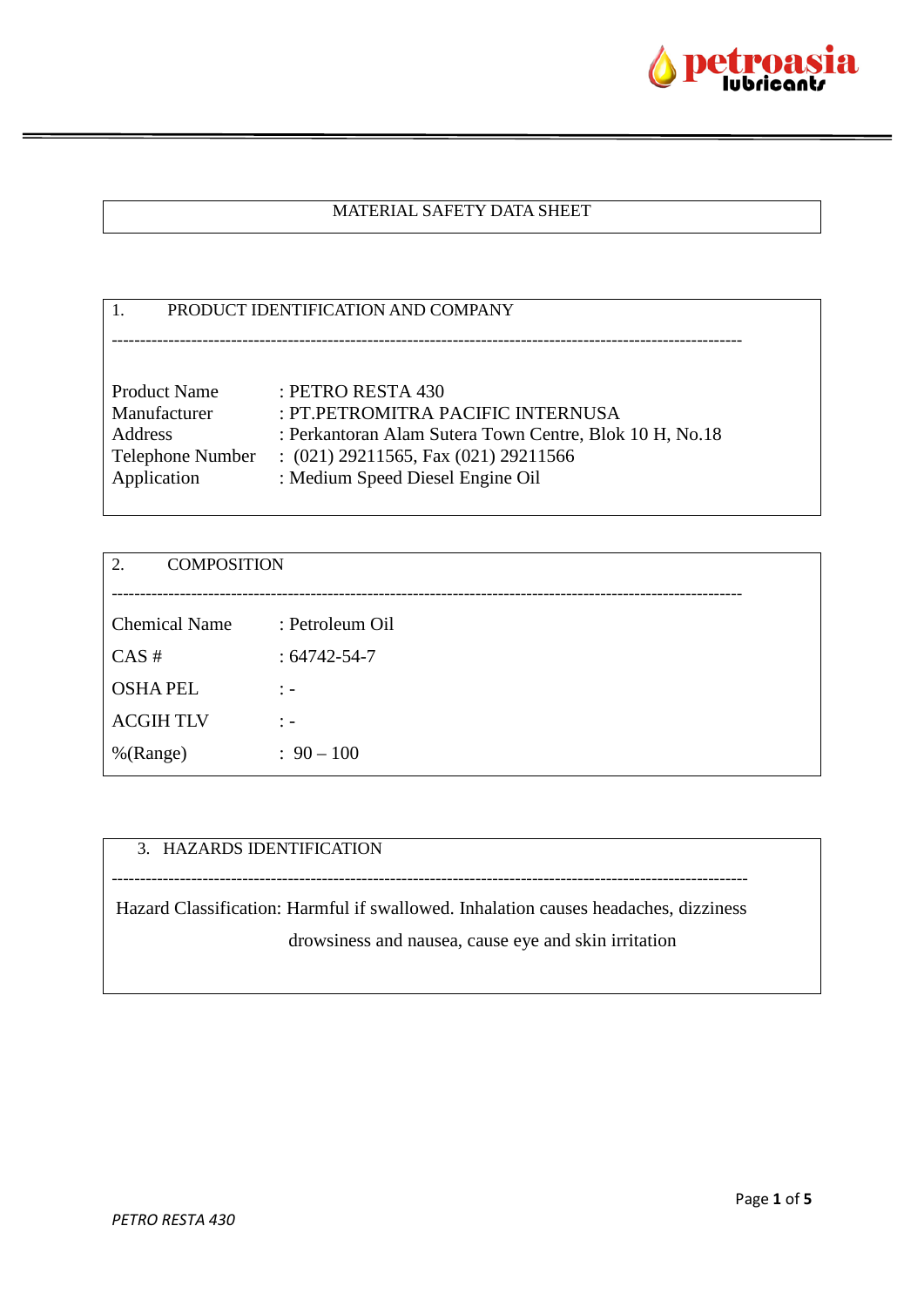

| 4. | <b>FIRST AID</b>    |                                                                                                                                                                                                                       |
|----|---------------------|-----------------------------------------------------------------------------------------------------------------------------------------------------------------------------------------------------------------------|
|    | <b>Eye Contact</b>  | Flush eyes with large amount of water until irritation subsides. If<br>irritation persists, get medical attention                                                                                                     |
|    | <b>Skin Contact</b> | Wash skin with water immediately. Get medical attention if any<br>symptoms develop. To remove the material from skin, apply a<br>waterless hand cleaner, mineral oil, or petroleum jelly. Then<br>with soap and water |
|    | Inhalation          | Remove to fresh air. If rapid recovery does not occur, get medical<br>attention                                                                                                                                       |
|    | Ingestion           | Do not induce vomiting. If rapid recovery does not occur, get<br>medical attention                                                                                                                                    |

| 5.<br><b>FIRE FIGHTING MEASURES</b>     |                                                                                                                                                                                        |  |
|-----------------------------------------|----------------------------------------------------------------------------------------------------------------------------------------------------------------------------------------|--|
| Flash Point, 0C                         | :240                                                                                                                                                                                   |  |
| <b>Extinguishing Media</b>              | : Dry chemical, Foam or CO2                                                                                                                                                            |  |
| <b>Special Fire Fighting Procedures</b> | : For firefighter involving this material, do not enter any<br>enclosed or confined fire space without proper<br>protective equipment, including self contained<br>breathing apparatus |  |
| <b>Combustion Products</b>              | : Oxides of carbon                                                                                                                                                                     |  |

| 6.<br><b>ACCIDENTAL RELEASE MEASURES</b>          |                                                                                                                                                                                                               |
|---------------------------------------------------|---------------------------------------------------------------------------------------------------------------------------------------------------------------------------------------------------------------|
| <b>Personal Precautions</b>                       | : Immediately contact emergency personnel. Use suitable<br>Protective equipment. Follow all fire fighting procedure                                                                                           |
| <b>Environment Precautions</b><br>Decontamination | : Prevent liquid entering sewers, drains or water courses<br>: Absorb in earth or sand or other suitable material. In Case of<br>spillage on water contain by a boom and collect by skimming<br>or absorption |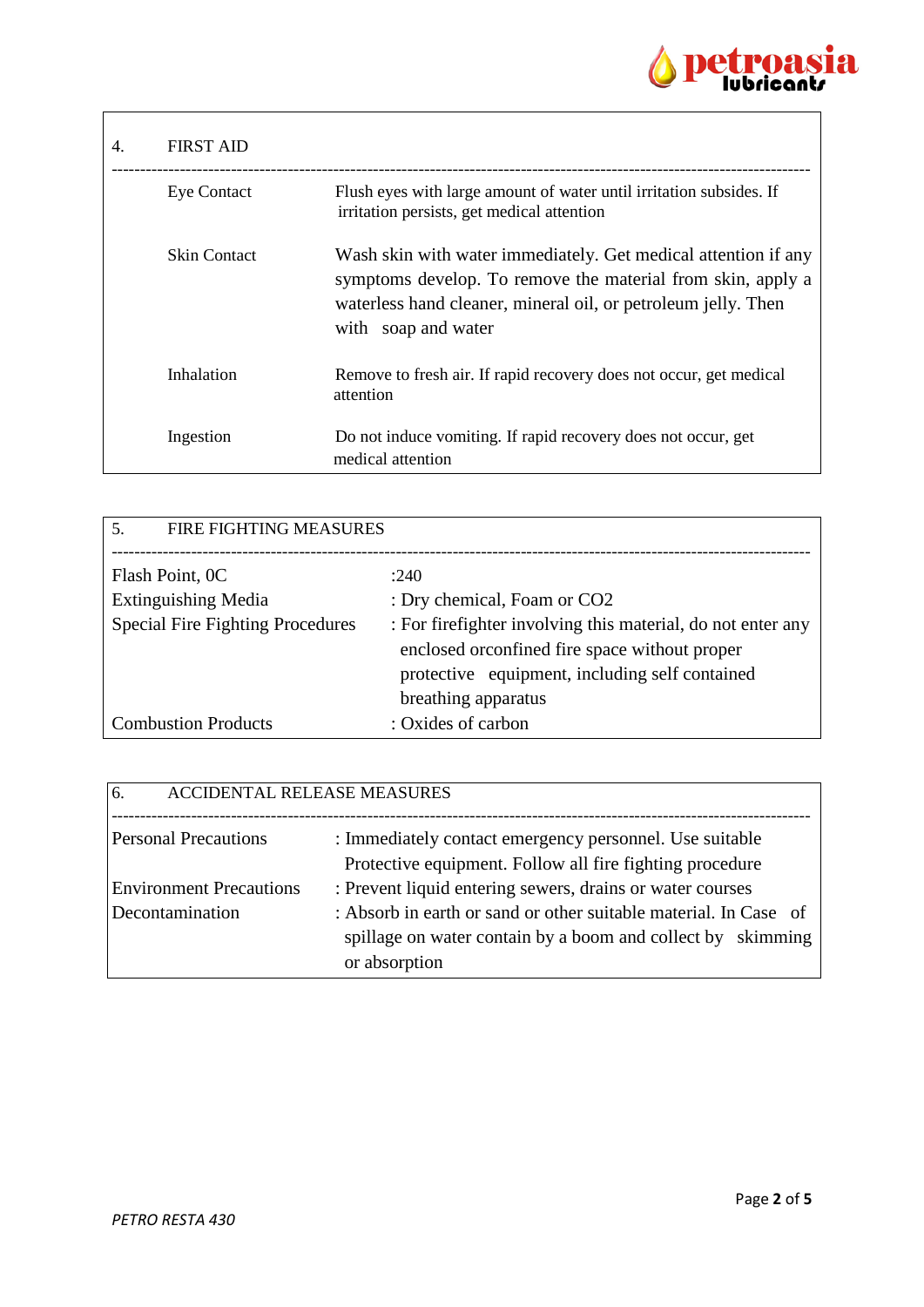

| 7.<br>HANDLING AND STORAGE |                                                                                                                                                                        |
|----------------------------|------------------------------------------------------------------------------------------------------------------------------------------------------------------------|
| Handling                   | : Do not ingest. Avoid contact with skin, eyes and                                                                                                                     |
|                            | clothing. Wash thoroughly after handling                                                                                                                               |
| Storage                    | : Keep containers tightly closed. Keep container in a<br>cool, well ventilated area. Do not cut, grind, drill,<br>weld, reuse or dispose of containers unless adequate |
|                            | precautions are taken against these hazards                                                                                                                            |

| 8.<br>EXPOSURE CONTROL/PERSONAL PROTECTION |                                                                                                                                                                                                       |
|--------------------------------------------|-------------------------------------------------------------------------------------------------------------------------------------------------------------------------------------------------------|
| <b>Occupational Exposure Limits</b>        | : None assigned.                                                                                                                                                                                      |
| <b>Engineering Control Measures</b>        | : Provide exhaust ventilation. Ensure that eyewash<br>Stations and safety showers are close to the work<br>station location. Chemical splash goggles. Wear<br>suitable protective Clothing and gloves |
| <b>Personal Protection</b>                 | : for eyes                                                                                                                                                                                            |

| : Brown liquid and characteristic odor<br>Appearance and odor<br>Density @ 15oC<br>: 0.9078<br>Boiling Point (oC)<br>: Not determined<br>Melting point $(oC)$<br>: Not applicable<br>Pour Point<br>$: -18$<br>Flash Point, oC<br>: 240<br>Solubility in water<br>Non<br>Vapour Density $(air=1)$<br>: Not determined | 9.<br>PHYSICAL AND CHEMICAL PROPERTIES |                  |  |
|----------------------------------------------------------------------------------------------------------------------------------------------------------------------------------------------------------------------------------------------------------------------------------------------------------------------|----------------------------------------|------------------|--|
| (Butyl Acetate=1)                                                                                                                                                                                                                                                                                                    | Evaporation rate                       | : Not determined |  |

| STABILITY AND REACTIVITY<br>10. |                                  |
|---------------------------------|----------------------------------|
| Stability                       | : Stable under normal condition  |
| <b>Conditions to Avoid</b>      | : Avoid exposure to extreme heat |
| Material to Avoid               | : Strong Oxidizing Agent         |
| Hazardous Decomposition         | : Oxides of Carbon               |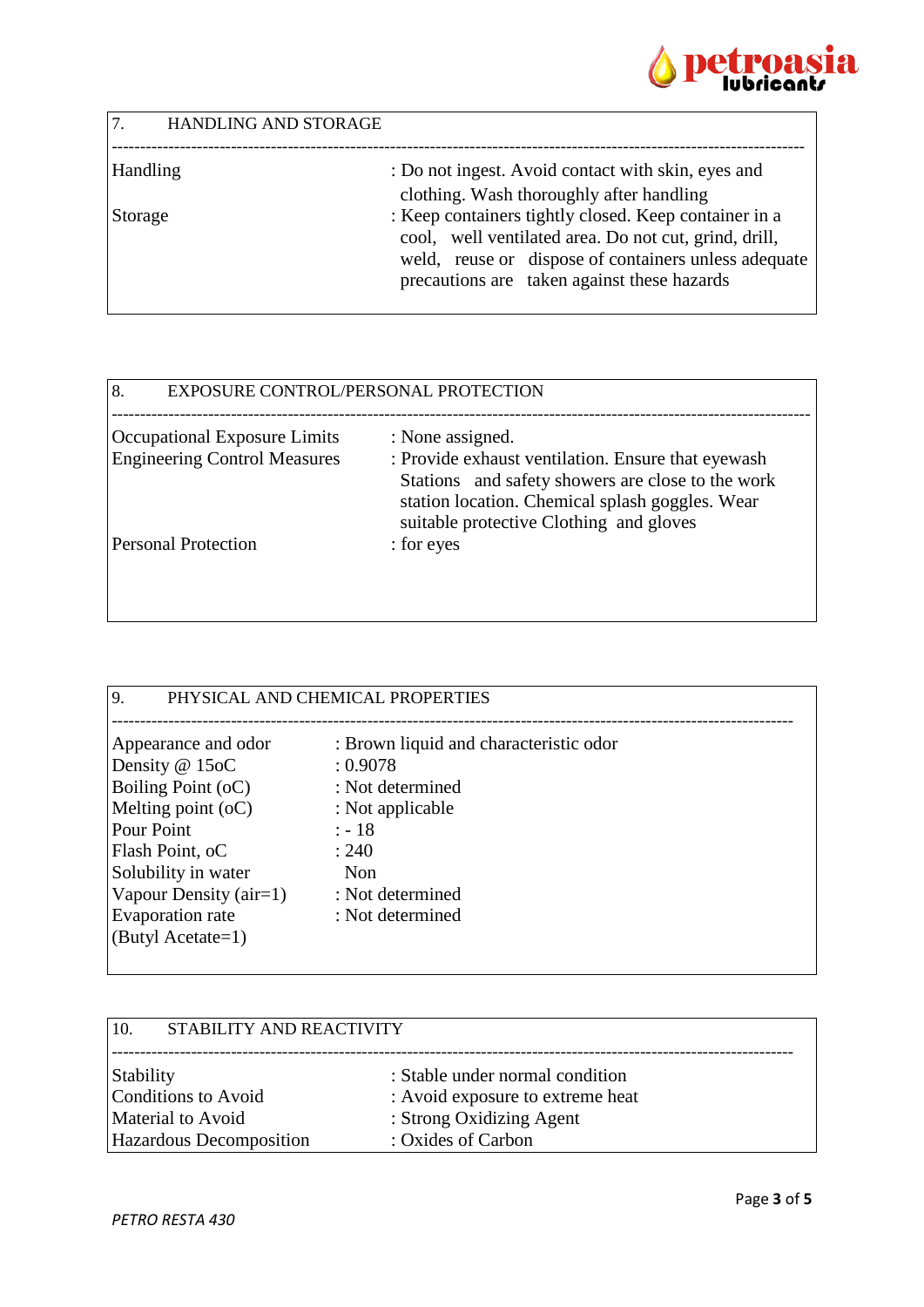

### 11.OXICOLOGICAL INFORMATION HEALTH EFFECT

| On eyes<br>On skin               | : May cause temporary irritation and discomfort<br>: Generally non irritant on incidental contact. Excessive or<br>Prolonged contact may give rise to slight irritation |
|----------------------------------|-------------------------------------------------------------------------------------------------------------------------------------------------------------------------|
| By inhalation                    | : High concentration of mist may give rise to respiratory<br><i>irritation.</i>                                                                                         |
| By ingestion                     | : Ingestion of large quantities may cause nausea, sickness and<br>diarrhoea.                                                                                            |
| <b>Chronic Toxicity</b><br>Other | : No hazard anticipated<br>: Products which have become contaminated might present<br>More serious health effect.                                                       |

| 12.<br><b>ECOLOGICAL INFORMATION</b> |                                                                                                                                |  |
|--------------------------------------|--------------------------------------------------------------------------------------------------------------------------------|--|
| Ecotoxicity                          | : NA.                                                                                                                          |  |
| Biodegradability<br>biodegradable.   | : Not readily biodegradable but inherently                                                                                     |  |
|                                      | Leaching and penetration through surface soils is<br>Generally regarded as resulting in long term<br>persistence               |  |
| <b>Other Ecological Information</b>  | : Spillages may penetrate the soil causing ground water<br>contamination. Fresh or used product may harmful to<br>aquatic life |  |

## 13. DISPOSAL CONSIDERATION

--------------------------------------------------------------------------------------------------------------------------- **Product Disposal** :Avoid contact of spilled material and runoff with soil and surface waterways. Consult an environmental Professional to determine if local, regional or national Regulations would classify spilled or contaminated materials as hazardous waste. Use only approved transporters, recyclers, treatment, storage or disposal facilities

**Container Disposal** :Dispose of in accordance with all applicable Local and national regulations